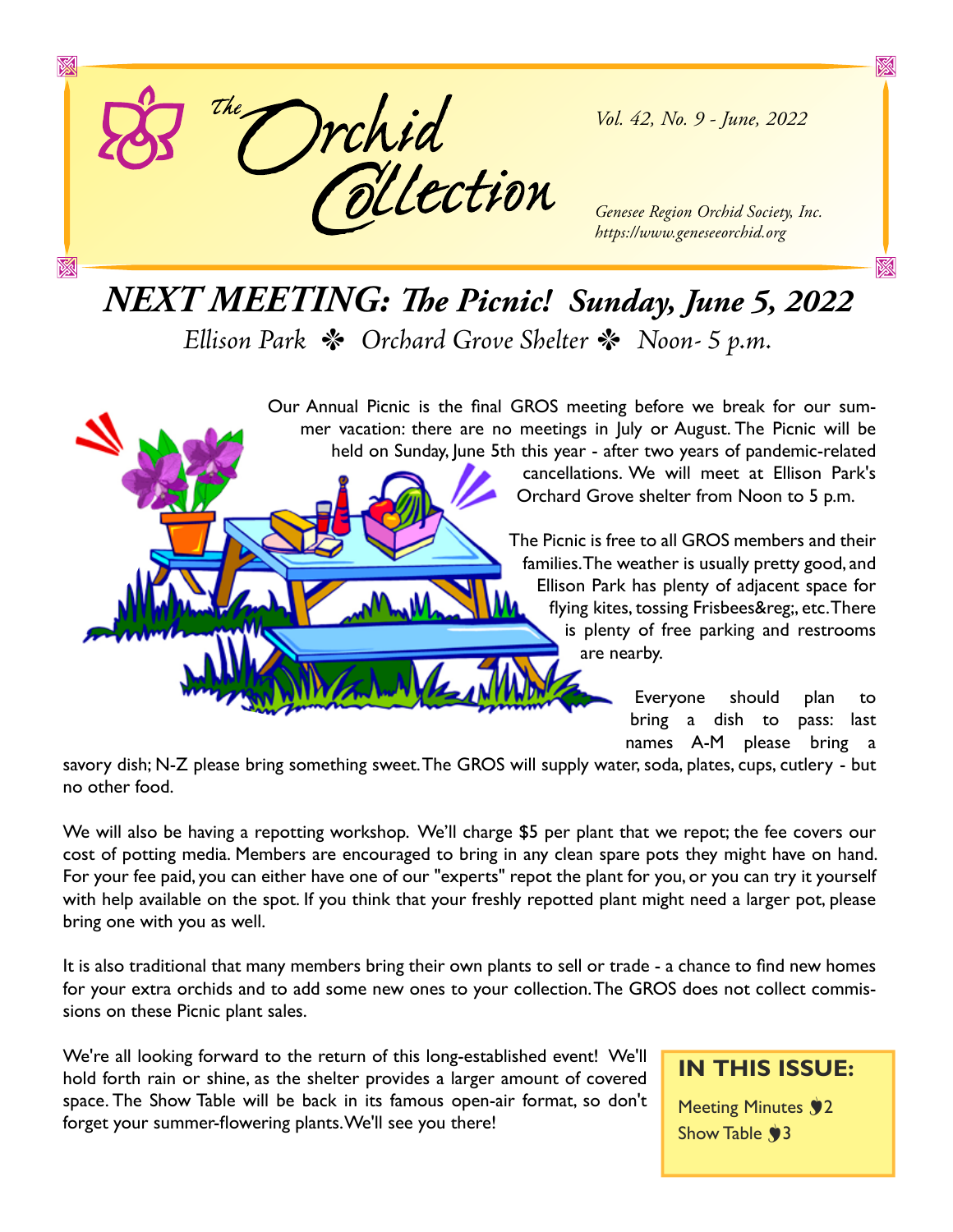

### Meeting Minutes for Mon. May. 9, 2022

President Jeanne Kaeding started the meeting at 6:36 pm by asking for a show of hands for any new members or guests. Several new members were welcomed.

Treasurer's report: Sue Ackerman reported attendance at our show was approximately 840, with \$10 admission and 88 new memberships. Show profit around \$8,000 which will go a long way to fund speakers and programming. Balance in bank around \$24,000. Donations of \$2,000 to be voted on. This month's speaker, Art Chadwick, did the Thruway Orchid Society tour, speaking at Albany, Syracuse and Buffalo.

Jeanne Kaeding announced meeting plans for the next year: September, October, November, 2022: meet at JCC. December, 2022 and January, February, 2023: meet via Zoom. There may be a party in December. March and May, 2023: meet at JCC. The Show will be the first weekend in April, 2023 and there will probably not be an April meeting.

Member-at-Large Diane Bernard read the slate of officers for the 2022-2023 season:

| President:              |                | Sue Hill      |  |
|-------------------------|----------------|---------------|--|
| Vice President:         |                | Fran Murphy   |  |
| Program Vice President: |                | Carol Butcher |  |
| Secretary:              | Natalie Auburn |               |  |
| Treasurer:              | Susan Ackerman |               |  |

There were no other nominations and the slate passed unanimously.

Sue Ackerman nominated Diane Bernard for Member-at-Large. Doug Fleischman nominated Austin Miller. Austin has been living in Ithaca, but is moving back to Rochester. Austin was elected.

*Proposed donations - Judging centers: (*These are in proportion to judges participating in our show.)

Toronto: \$300

Ann Arbor: \$200

National Capital: \$100

Cincinnati: \$ 50

#### *Other donations:*

Sonnenberg, for greenhouse restoration: \$500

Bergen Swamp Preservation Society:  $$200$ 

North American Orchid Conservation Center (a Smithsonian organization):

 $$300$ 

American Orchid Society for conservation:  $$300$ 

Internet Orchid Species Photo Encyclopedia:  $$50$ 

Total donations: \$2,000

The Board postponed a possible \$300 donation to the Orchid Conservation Alliance pending checking how much of the donation would go to conservation and how much to their overhead. Diane Bernard did confirm their  $501(c)3$  status but not their allocation of spending.

Fran Murphy moved to approved the \$2,000 in donations. Joe Jurenko seconded. Motion carried.

Picnic will be June 5 at Ellison Park, Orchard Grove shelter 12-5 pm. Jeanne indicated there will be an email reminder. Attendees should bring a dish to pass. The GROS will supply water, soda, plates, cups, cutlery but no food. Sue Ackerman put up a sign displaying the picnic information.

Mike DeVito brought in Vanda baskets free for the taking.

Fran Murphy announced the Rexius bark order is supposed to be shipped next week.

Fran noted that nobody has been drinking the coffee and tea so he will stop making them for the meetings. If anyone wants them, talk to Fran.

Fran moved to adjourn the business meeting, Claire Cordero seconded. Business meeting adjourned at 6:50 pm

Carol Butcher presented Phil Matt with the Orchid Digest trophy award for long and meritorious service to the Society. Phil has been a member since 1985, newsletter editor

since the 1995-6 season, and webmaster sin 2003.

Carol Butcher introduced our speaker, Art Chadwick, who spoke on First Ladies and their orchids.

Art sold plants and autographed book copies. Doug Fleischman conducted the small raffle. Meeting ended with show table with plants presented by their growers.

*-Margery Greene*

*Pinch-hitting for Natalie Auburn*



 The Orchid Collection is a publication of the Genesee Region Orchid Society. It is published ten times per year for our

members. Annual single membership is \$20.00, annual family membership is \$25.00

Dues should be sent to the GROS at P.O. Box 20606, Rochester, N.Y. 14602.

Phil Matt, Editor, P.O. Box 10406, Rochester 14610 webnews@geneseeorchid.org

## REMINDER:

## gros dues are due!



It's time to pay your annual dues. You can bring a check or pay with your credit/debit card at the Picnic. Just see our Treasurer Susan Ackerman. (If you joined at the April Show, you're paid up for the coming year.)